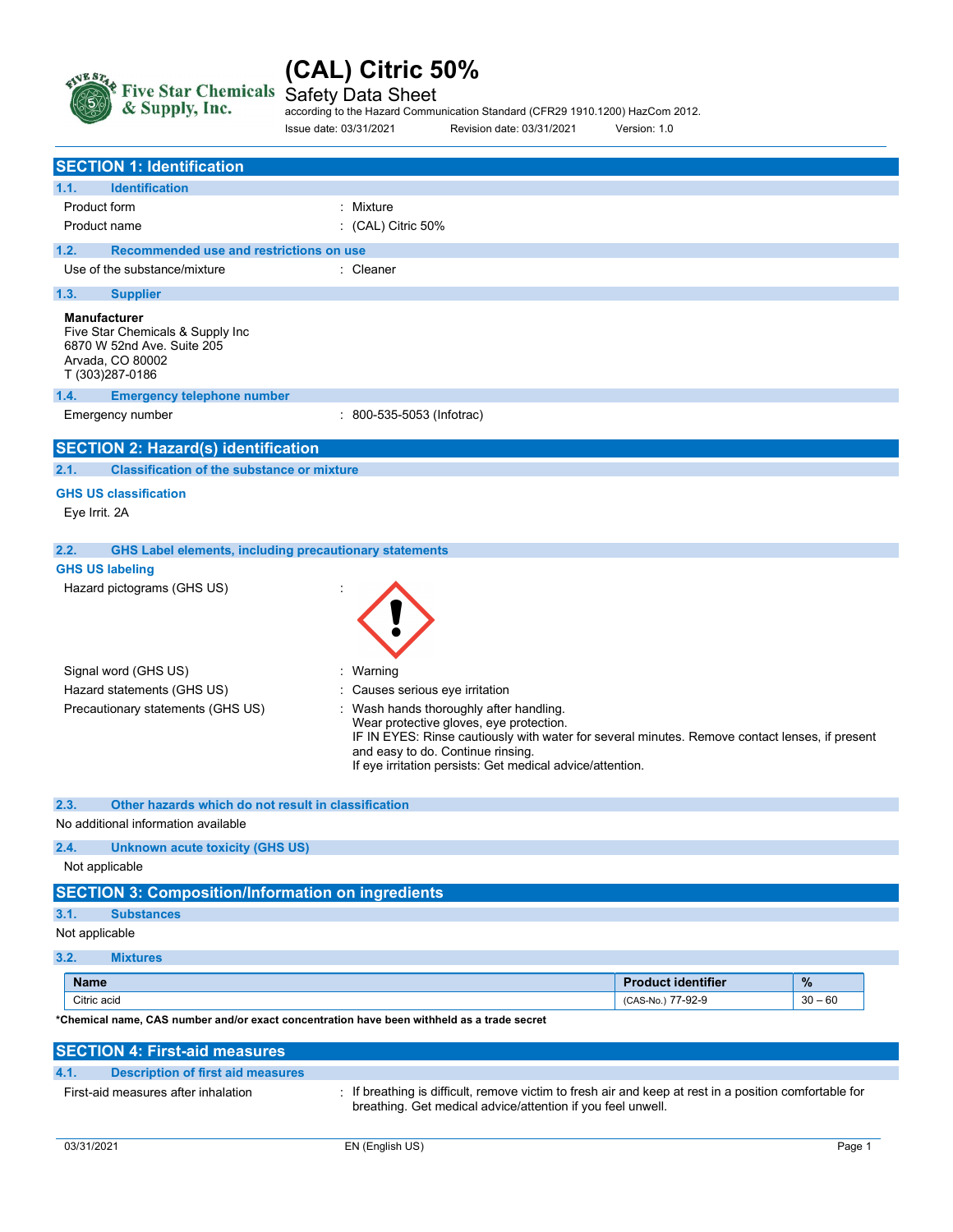# Safety Data Sheet

according to the Hazard Communication Standard (CFR29 1910.1200) HazCom 2012.

| First-aid measures after skin contact<br>persists. |                                                                                     | If skin irritation occurs: Wash skin with plenty of water. Obtain medical attention if irritation                                                                                                                                                                                             |  |
|----------------------------------------------------|-------------------------------------------------------------------------------------|-----------------------------------------------------------------------------------------------------------------------------------------------------------------------------------------------------------------------------------------------------------------------------------------------|--|
| First-aid measures after eye contact               |                                                                                     | IF IN EYES: Rinse cautiously with water for several minutes. Remove contact lenses, if present<br>and easy to do. Continue rinsing. If eye irritation persists: Get medical advice/attention.                                                                                                 |  |
|                                                    | First-aid measures after ingestion                                                  | Do not induce vomiting without medical advice. Never give anything by mouth to an<br>unconscious person. Get medical advice/attention if you feel unwell.                                                                                                                                     |  |
| 4.2.                                               | Most important symptoms and effects (acute and delayed)                             |                                                                                                                                                                                                                                                                                               |  |
|                                                    | Symptoms/effects after inhalation                                                   | : May cause irritation to the respiratory tract.                                                                                                                                                                                                                                              |  |
|                                                    | Symptoms/effects after skin contact                                                 | May cause skin irritation. Repeated exposure may cause skin dryness or cracking.                                                                                                                                                                                                              |  |
|                                                    | Symptoms/effects after eye contact                                                  | Causes serious eye irritation. Symptoms may include discomfort or pain, excess blinking and<br>tear production, with marked redness and swelling of the conjunctiva.                                                                                                                          |  |
|                                                    | Symptoms/effects after ingestion                                                    | : May be harmful if swallowed. May cause gastrointestinal irritation, nausea, vomiting and<br>diarrhea.                                                                                                                                                                                       |  |
| 4.3.                                               | Immediate medical attention and special treatment, if necessary                     |                                                                                                                                                                                                                                                                                               |  |
|                                                    |                                                                                     | Symptoms may be delayed. In case of accident or if you feel unwell, seek medical advice immediately (show the label where possible).                                                                                                                                                          |  |
|                                                    | <b>SECTION 5: Fire-fighting measures</b>                                            |                                                                                                                                                                                                                                                                                               |  |
| 5.1.                                               | Suitable (and unsuitable) extinguishing media                                       |                                                                                                                                                                                                                                                                                               |  |
|                                                    | Suitable extinguishing media                                                        | : Carbon dioxide (CO2), dry chemical powder, foam. Water spray.                                                                                                                                                                                                                               |  |
|                                                    | Unsuitable extinguishing media                                                      | : Do not use water jet.                                                                                                                                                                                                                                                                       |  |
| 5.2.                                               | Specific hazards arising from the chemical                                          |                                                                                                                                                                                                                                                                                               |  |
| Fire hazard                                        |                                                                                     | : Products of combustion may include, and are not limited to: oxides of carbon.                                                                                                                                                                                                               |  |
|                                                    |                                                                                     |                                                                                                                                                                                                                                                                                               |  |
| 5.3.                                               | Special protective equipment and precautions for fire-fighters                      |                                                                                                                                                                                                                                                                                               |  |
|                                                    | Protection during firefighting                                                      | Keep upwind of fire. Wear full fire fighting turn-out gear (full Bunker gear) and respiratory<br>protection (SCBA).                                                                                                                                                                           |  |
|                                                    | <b>SECTION 6: Accidental release measures</b>                                       |                                                                                                                                                                                                                                                                                               |  |
|                                                    |                                                                                     |                                                                                                                                                                                                                                                                                               |  |
| 6.1.                                               | Personal precautions, protective equipment and emergency procedures                 |                                                                                                                                                                                                                                                                                               |  |
|                                                    | General measures                                                                    | Use personal protection recommended in Section 8. Isolate the hazard area and deny entry to<br>unnecessary and unprotected personnel.                                                                                                                                                         |  |
| 6.1.1.                                             | For non-emergency personnel                                                         |                                                                                                                                                                                                                                                                                               |  |
|                                                    | No additional information available                                                 |                                                                                                                                                                                                                                                                                               |  |
| 6.1.2.                                             |                                                                                     |                                                                                                                                                                                                                                                                                               |  |
|                                                    | For emergency responders<br>No additional information available                     |                                                                                                                                                                                                                                                                                               |  |
|                                                    |                                                                                     |                                                                                                                                                                                                                                                                                               |  |
| 6.2.                                               | <b>Environmental precautions</b>                                                    |                                                                                                                                                                                                                                                                                               |  |
|                                                    | Prevent entry to sewers and public waters.                                          |                                                                                                                                                                                                                                                                                               |  |
| 6.3.                                               | Methods and material for containment and cleaning up                                |                                                                                                                                                                                                                                                                                               |  |
|                                                    | For containment                                                                     | Contain and/or absorb spill with inert material (e.g. sand, vermiculite), then place in a suitable<br>container. Do not flush to sewer or allow to enter waterways. Use appropriate Personal<br>Protective Equipment (PPE). Neutralize with lime milk or soda and flush with plenty of water. |  |
|                                                    | Methods for cleaning up                                                             | Sweep or shovel spills into appropriate container for disposal.                                                                                                                                                                                                                               |  |
|                                                    | <b>Reference to other sections</b>                                                  |                                                                                                                                                                                                                                                                                               |  |
| 6.4.                                               | For further information refer to section 8: "Exposure controls/personal protection" |                                                                                                                                                                                                                                                                                               |  |
|                                                    |                                                                                     |                                                                                                                                                                                                                                                                                               |  |
|                                                    | <b>SECTION 7: Handling and storage</b>                                              |                                                                                                                                                                                                                                                                                               |  |
| 7.1.                                               | <b>Precautions for safe handling</b>                                                |                                                                                                                                                                                                                                                                                               |  |
|                                                    | Precautions for safe handling                                                       | : Avoid contact with skin and eyes. Do not breathe dust/fume/gas/mist/vapors/ spray. Do not<br>swallow. Handle and open container with care. When using do not eat, drink or smoke.                                                                                                           |  |
|                                                    | Hygiene measures                                                                    | Wash contaminated clothing before reuse. Always wash hands after handling the product.                                                                                                                                                                                                        |  |
| 7.2.                                               | Conditions for safe storage, including any incompatibilities                        |                                                                                                                                                                                                                                                                                               |  |
|                                                    | Storage conditions                                                                  | : Keep out of the reach of children. Keep container tightly closed. Store in a dry, cool and well-<br>ventilated place. Store in original container.                                                                                                                                          |  |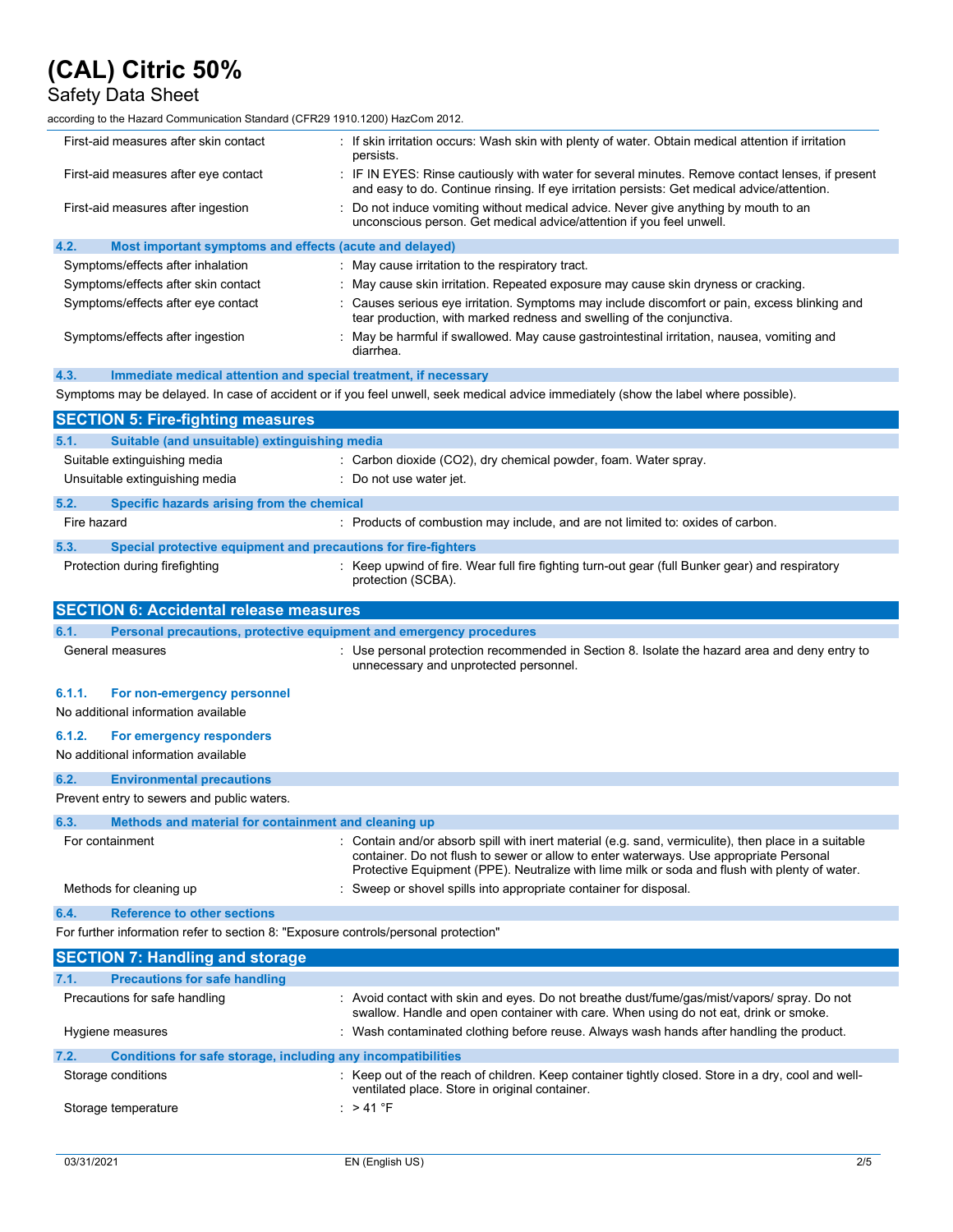Safety Data Sheet

according to the Hazard Communication Standard (CFR29 1910.1200) HazCom 2012.

| <b>SECTION 8: Exposure controls/personal protection</b> |                                                              |
|---------------------------------------------------------|--------------------------------------------------------------|
| 8.1.<br><b>Control parameters</b>                       |                                                              |
| (CAL) Citric 50%                                        |                                                              |
| No additional information available                     |                                                              |
| 8.2.<br><b>Appropriate engineering controls</b>         |                                                              |
| Appropriate engineering controls                        | : Ensure good ventilation of the work station.               |
| Environmental exposure controls                         | : Avoid release to the environment.                          |
| 8.3.                                                    | Individual protection measures/Personal protective equipment |

### Hand protection:

Wear suitable gloves

Eye protection:

Wear eye protection

## Skin and body protection:

Wear suitable protective clothing

### Respiratory protection:

In case of insufficient ventilation, wear suitable respiratory equipment. Respirator selection must be based on known or anticipated exposure levels, the hazards of the product and the safe working limits of the selected respirator.

### Other information:

Handle in accordance with good industrial hygiene and safety procedures. Do not eat, drink or smoke when using this product.

| <b>SECTION 9: Physical and chemical properties</b>            |                                                   |
|---------------------------------------------------------------|---------------------------------------------------|
| Information on basic physical and chemical properties<br>9.1. |                                                   |
| Physical state                                                | : Liquid                                          |
| Appearance                                                    | : Liquid.                                         |
| Color                                                         | : Clear to opaque                                 |
| Odor                                                          | : None                                            |
| Odor threshold                                                | : No data available                               |
| рH                                                            | : Alkali Reserve: 14.05                           |
| Melting point                                                 | : No data available                               |
| Freezing point                                                | : No data available                               |
| Boiling point                                                 | : $216 - 226$ °F (102 - 108 °C)                   |
| Flash point                                                   | : No data available                               |
| Relative evaporation rate (butyl acetate=1)                   | : No data available                               |
| Flammability (solid, gas)                                     | : Not flammable.                                  |
| Vapor pressure                                                | : No data available                               |
| Relative vapor density at 20 °C                               | : No data available                               |
| Relative density                                              | : 1.24                                            |
| Density                                                       | : $1.23 - 1.25$ g/cm <sup>3</sup> (68 °F / 20 °C) |
| Solubility                                                    | completely miscible.                              |
| Partition coefficient n-octanol/water                         | $\therefore$ -1.8 to -0.2                         |
| Auto-ignition temperature                                     | : No data available                               |
| Decomposition temperature                                     | : No data available                               |
| Viscosity, kinematic                                          | : No data available                               |
| Viscosity, dynamic                                            | : $7 - 10$ mPa $\cdot$ s (77 °F / 25 °C)          |
| <b>Explosion limits</b>                                       | : No data available                               |
| <b>Explosive properties</b>                                   | : No data available                               |
| Oxidizing properties                                          | : No data available                               |
|                                                               |                                                   |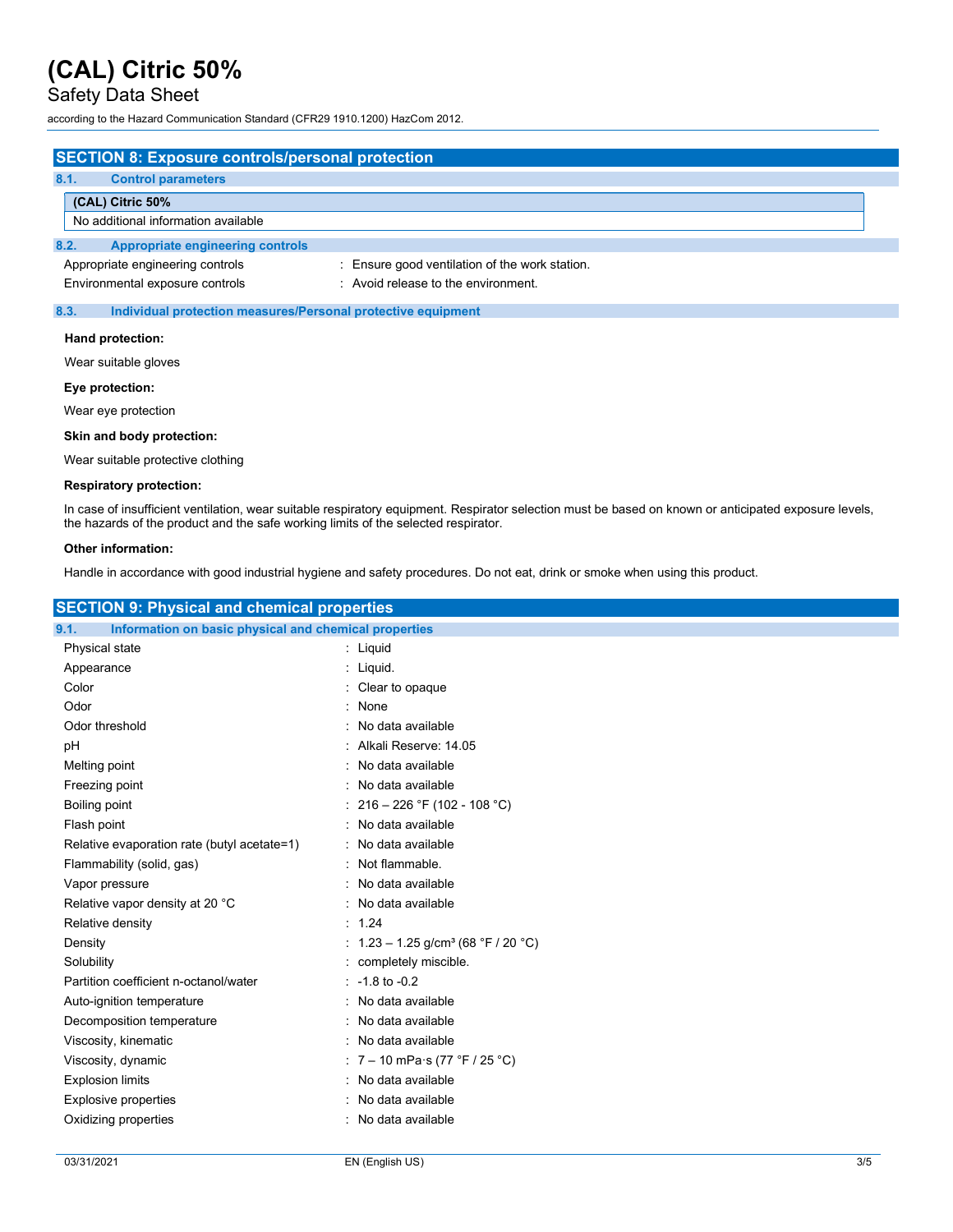# Safety Data Sheet

according to the Hazard Communication Standard (CFR29 1910.1200) HazCom 2012.

| <b>Other information</b><br>9.2.                             |                                                                                                                                                                        |
|--------------------------------------------------------------|------------------------------------------------------------------------------------------------------------------------------------------------------------------------|
| No additional information available                          |                                                                                                                                                                        |
| <b>SECTION 10: Stability and reactivity</b>                  |                                                                                                                                                                        |
| 10.1.<br><b>Reactivity</b>                                   |                                                                                                                                                                        |
| No dangerous reactions known under normal conditions of use. |                                                                                                                                                                        |
| 10.2.<br><b>Chemical stability</b>                           |                                                                                                                                                                        |
| Stable under normal conditions.                              |                                                                                                                                                                        |
| 10.3.<br><b>Possibility of hazardous reactions</b>           |                                                                                                                                                                        |
| No dangerous reactions known under normal conditions of use. |                                                                                                                                                                        |
| 10.4.<br><b>Conditions to avoid</b>                          |                                                                                                                                                                        |
| Heat. Incompatible materials.                                |                                                                                                                                                                        |
| 10.5.<br>Incompatible materials                              |                                                                                                                                                                        |
| Strong bases. Strong oxidizers.                              |                                                                                                                                                                        |
| 10.6.<br><b>Hazardous decomposition products</b>             |                                                                                                                                                                        |
| May include, and are not limited to: oxides of carbon.       |                                                                                                                                                                        |
| <b>SECTION 11: Toxicological information</b>                 |                                                                                                                                                                        |
| 11.1.<br>Information on toxicological effects                |                                                                                                                                                                        |
| Acute toxicity (oral)                                        | : Not classified                                                                                                                                                       |
| Acute toxicity (dermal)                                      | Not classified                                                                                                                                                         |
| Acute toxicity (inhalation)                                  | Not classified                                                                                                                                                         |
| (CAL) Citric 50%                                             |                                                                                                                                                                        |
| LD50 oral rat                                                | 11700 mg/kg Method: OECD Test Guideline 401                                                                                                                            |
| LD50 dermal rat                                              | > 2000 mg/kg                                                                                                                                                           |
| Citric acid (77-92-9)                                        |                                                                                                                                                                        |
| LD50 oral rat                                                | 11700 mg/kg                                                                                                                                                            |
| LD50 dermal rat                                              | > 2000 mg/kg                                                                                                                                                           |
| ATE US (oral)                                                | 11700 mg/kg body weight                                                                                                                                                |
| Skin corrosion/irritation                                    | Not classified                                                                                                                                                         |
|                                                              | pH: Alkali Reserve: 14.05                                                                                                                                              |
| Serious eye damage/irritation                                | Causes serious eye irritation.<br>pH: Alkali Reserve: 14.05                                                                                                            |
|                                                              | Not classified                                                                                                                                                         |
| Respiratory or skin sensitization<br>Germ cell mutagenicity  | Not classified                                                                                                                                                         |
| Carcinogenicity                                              | Not classified                                                                                                                                                         |
|                                                              |                                                                                                                                                                        |
| Reproductive toxicity<br>STOT-single exposure                | : Not classified<br>Not classified                                                                                                                                     |
| STOT-repeated exposure                                       | Not classified                                                                                                                                                         |
| Aspiration hazard                                            | : Not classified                                                                                                                                                       |
| Viscosity, kinematic                                         | No data available                                                                                                                                                      |
|                                                              |                                                                                                                                                                        |
| Symptoms/effects after inhalation                            | : May cause irritation to the respiratory tract.                                                                                                                       |
| Symptoms/effects after skin contact                          | : May cause skin irritation. Repeated exposure may cause skin dryness or cracking.                                                                                     |
| Symptoms/effects after eye contact                           | : Causes serious eye irritation. Symptoms may include discomfort or pain, excess blinking and<br>tear production, with marked redness and swelling of the conjunctiva. |
| Symptoms/effects after ingestion                             | : May be harmful if swallowed. May cause gastrointestinal irritation, nausea, vomiting and<br>diarrhea.                                                                |
| Other information                                            | : Likely routes of exposure: ingestion, inhalation, skin and eye.                                                                                                      |
| <b>SECTION 12: Ecological information</b>                    |                                                                                                                                                                        |

| 12.1.<br><b>Toxicity</b> |                                                                 |     |
|--------------------------|-----------------------------------------------------------------|-----|
| Ecology - general        | May cause long-term adverse effects in the aquatic environment. |     |
| 03/31/2021               | EN (English US)                                                 | 4/5 |